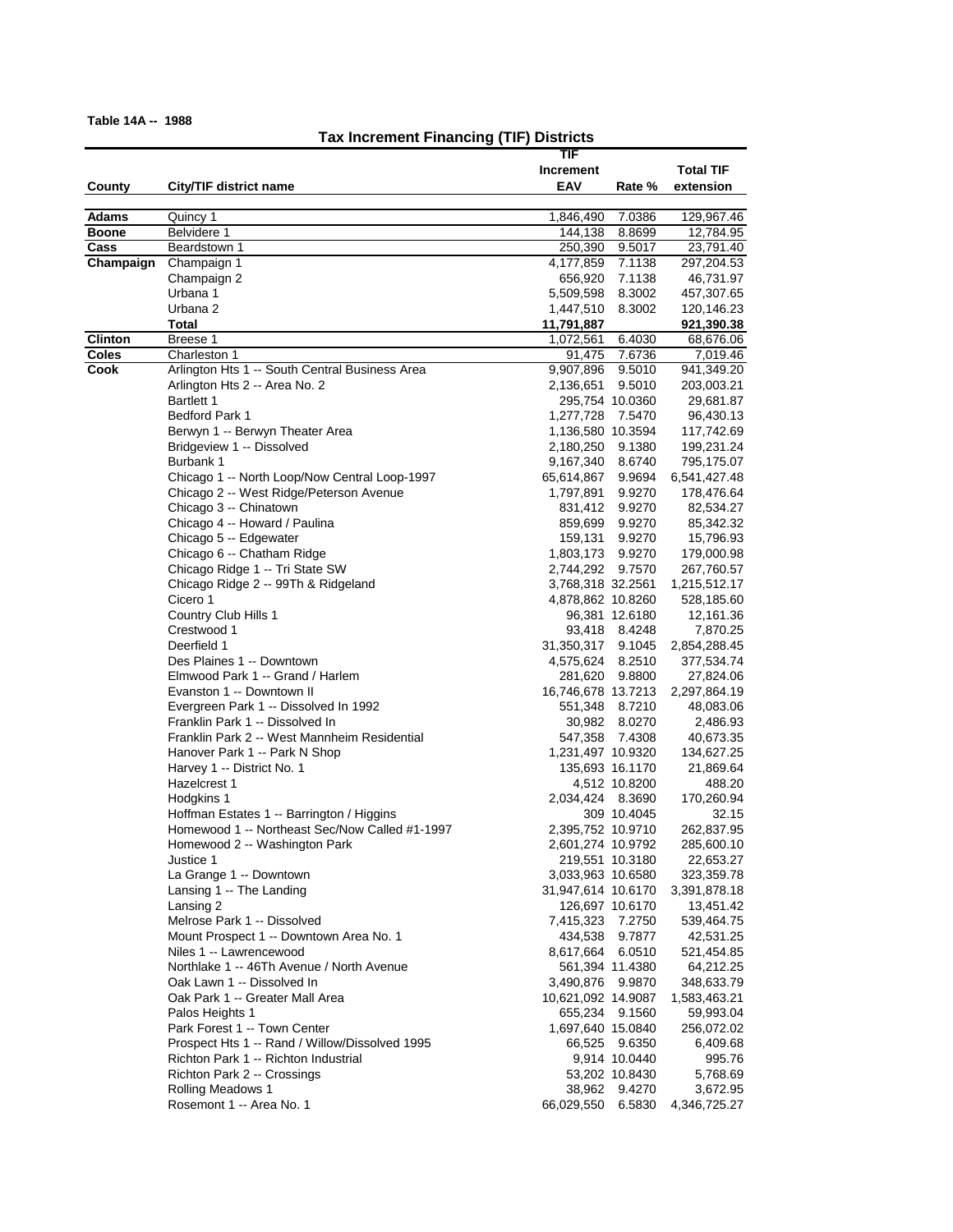# **Tax Increment Financing (TIF) Districts**

|                                 |                                               | TIF                  |                  |                          |
|---------------------------------|-----------------------------------------------|----------------------|------------------|--------------------------|
|                                 |                                               | <b>Increment</b>     |                  | <b>Total TIF</b>         |
| County                          | City/TIF district name                        | EAV                  | Rate %           | extension                |
|                                 |                                               |                      |                  |                          |
|                                 | Rosemont 2 -- Higgins & Mannheim              | 14,021,917           | 8.4460           | 1,184,291.11             |
|                                 | Rosemont 3 -- River Road                      | 24,000,272           | 6.5830           | 1,579,937.91             |
|                                 | Sauk Village 2 -- Area No. 2                  |                      | 21,522 11.6810   | 2,513.98                 |
|                                 | Schaumburg 1 -- Olde Schaumburg               | 1,156,676            | 8.6960           | 100,584.54               |
|                                 | Skokie 1 -- Church / East                     |                      | 21,517 12.0360   | 2,589.79                 |
|                                 | Summit 1 -- West Summit                       |                      | 122,623 11.3357  | 13,900.22                |
|                                 | Wheeling 1 -- Milwaukee Avenue Corridor       | 1,569,799            | 9.6710           | 151,815.26               |
|                                 | Total                                         | 347,171,096          |                  | 32,587,525.96            |
| <b>DeKalb</b>                   | Dekalb 1                                      | 5,541,247            | 8.4643           | 469,029.17               |
| <b>Douglas</b><br><b>DuPage</b> | Tuscola 1                                     | 657,040              | 7.7129           | 50,676.88                |
|                                 | Bensenville 1<br>Elmhurst 1                   | 2,719,188            | 6.7384           | 183,229.76               |
|                                 | Lombard 1                                     | 5,716,298<br>467,200 | 7.0484<br>8.2806 | 402,907.54               |
|                                 | Oakbrook Terrace 1 -- Dissolved Tax Year 1994 | 3,070,640            | 5.0469           | 38,686.97                |
|                                 | Warrenville 1                                 | 4,912,183            | 7.5044           | 154,972.14<br>368,631.34 |
|                                 | Total                                         | 16,885,509           |                  | 1,148,427.75             |
| Effingham                       | Effingham 1                                   | 1,553,440            | 6.0723           | 94,329.16                |
| Ford                            | Gibson City 1                                 | 138,809              | 8.0293           | 11,145.44                |
| <b>Fulton</b>                   | Canton 1                                      | 393,342              | 9.1752           | 36,090.01                |
|                                 | Canton 2                                      | 17,049               | 9.1752           | 1,564.28                 |
|                                 | Canton 3                                      | 122,140              | 9.1752           | 11,206.61                |
|                                 | Total                                         | 532,531              |                  | 48,860.90                |
| Grundy                          | Gardner 1                                     | 418,310              | 7.8316           | 32,760.36                |
|                                 | Morris 1                                      | 2,262,093            | 6.4684           | 146,321.36               |
|                                 | Total                                         | 2,680,403            |                  | 179,081.72               |
| Henry                           | Galva 1                                       |                      | 230,429 10.3740  | 23,904.67                |
| <b>Iroquois</b>                 | Watseka 1                                     | 479,867              | 8.8330           | 42,386.61                |
| <b>JoDaviess</b>                | Galena 1                                      | 1,150,436            | 8.2108           | 94,460.00                |
| Kane                            | Aurora 1                                      | 857,293              | 8.5640           | 73,418.88                |
|                                 | Elgin 1                                       | 69,204               | 8.0161           | 5,547.46                 |
|                                 | Elgin 2                                       | 61,170               | 8.0161           | 4,903.45                 |
|                                 | Geneva 1                                      | 1,623,321            | 7.5452           | 122,483.34               |
|                                 | Total                                         | 2,610,988            |                  | 206,353.13               |
| Kankakee                        | Bourbonnais 1                                 | 508,555              | 7.9466           | 40,412.79                |
|                                 | <b>Bradley 1</b>                              | 123,742              | 8.7190           | 10,789.06                |
|                                 | <b>Bradley 2</b>                              | 290                  | 8.7172           | 25.28                    |
|                                 | East Court 1                                  | 564,156              | 9.4239           | 53,165.35                |
|                                 | Kankakee 1                                    | 2,860,380            | 9.6298           | 275,448.84               |
|                                 | Manteno 1                                     | 337,656              | 8.0052           | 27,029.96                |
|                                 | Manteno 2<br>Meadowview 1                     | 268,668              | 7.2294           | 19,423.19                |
|                                 | South Washington 1                            | 226,967<br>40.522    | 9.7090<br>9.4240 | 22,036.15<br>3.818.79    |
|                                 | <b>Total</b>                                  | 4,930,936            |                  | 452,149.41               |
| Knox                            | Galesburg 1                                   | 1,096,710 10.1759    |                  | 111,600.04               |
|                                 | Galesburg 2                                   | 174,940              | 7.5343           | 13,180.54                |
|                                 | Total                                         | 1,271,650            |                  | 124,780.58               |
| Lake                            | Antioch 1                                     | 594,834              | 7.5000           | 44,612.55                |
|                                 | Bannockburn 1                                 | 2,303,105            | 6.5106           | 149,946.29               |
|                                 | <b>Buffalo Grove 1</b>                        | 2,320,732            | 8.5862           | 199,262.66               |
|                                 | Deerfield 1                                   | 16,612,549           | 7.8860           | 1,310,065.62             |
|                                 | Deerfield 2                                   | 3,783,033            | 7.8860           | 298,329.99               |
|                                 | <b>Highland Park 1</b>                        | 11,863,322           | 8.5880           | 1,018,822.10             |
|                                 | Highland Park 2 -- Dissolved In 1991          | 9,892,493            | 8.2320           | 814,348.73               |
|                                 | Lake Forest 1                                 | 306,389              | 5.6072           | 17,179.95                |
|                                 | Libertyville 1                                | 2,304,561            | 7.3600           | 169,615.69               |
|                                 | Mundelein 1 -- Dissolved In 1991              | 2,852,959            | 8.5638           | 244,321.71               |
|                                 | North Chicago 1 -- Dissolved 1989             | 258,037              | 9.2320           | 23,821.98                |
|                                 | Round Lake Beach 1                            |                      | 669,465 10.2010  | 68,292.14                |
|                                 | Waukegan 1                                    | 302,771              | 8.7520           | 26,498.52                |
|                                 |                                               |                      |                  |                          |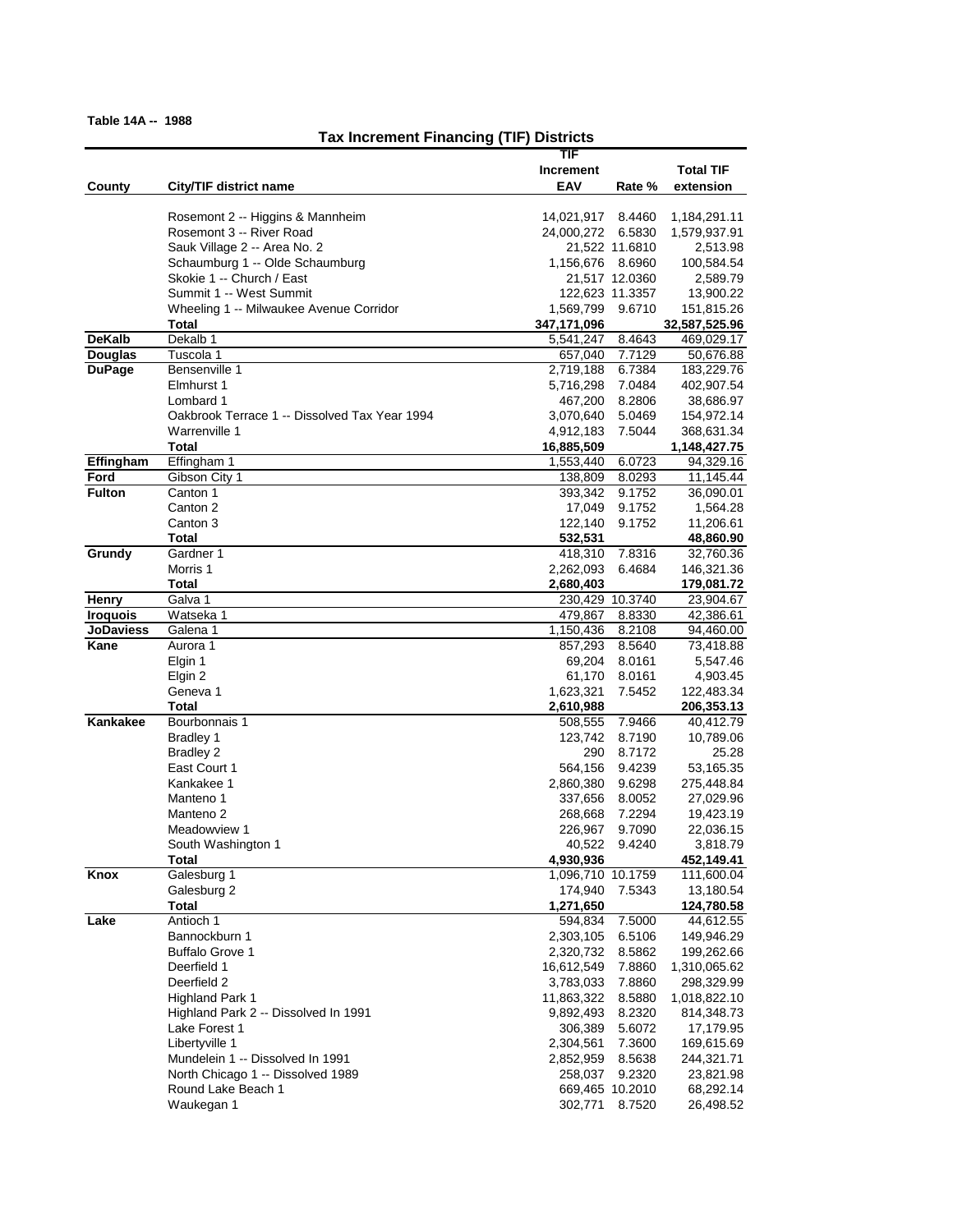# **Tax Increment Financing (TIF) Districts**

|                                  |                                                        | TIF                 |                  |                         |
|----------------------------------|--------------------------------------------------------|---------------------|------------------|-------------------------|
|                                  |                                                        | <b>Increment</b>    |                  | <b>Total TIF</b>        |
| County                           | City/TIF district name                                 | EAV                 | Rate %           | extension               |
|                                  |                                                        |                     |                  |                         |
|                                  | Total                                                  | 54,064,250          |                  | 4,385,117.93            |
| LaSalle                          | Earlville 1                                            | 6,384               | 8.4232           | 537.74                  |
|                                  | Mendota 1<br>Mendota 2                                 | 194                 | 171,178 20.2574  | 34,676.22               |
|                                  | Mendota 3                                              | 404                 | 7.3608<br>7.3614 | 14.28<br>29.74          |
|                                  | Oglesby 1                                              |                     | 170,240 22.7864  | 38,791.58               |
|                                  | Total                                                  | 348,400             |                  | 74,049.56               |
| Lee                              | Dixon 1                                                | 92,122              | 9.7423           | 8,974.82                |
| Livingston                       | Pontiac 1                                              | 409,983             | 8.3747           | 34,335.02               |
| <b>McHenry</b>                   | Crystal Lake 1                                         | 668,650             | 10.5419          | 70,488.58               |
| <b>McLean</b>                    | Bloomington 1                                          | 247,850             | 7.3958           | 18,330.48               |
|                                  | Leroy 1 -- Leroy Manor TIF                             | 194,819             | 7.1057           | 13,843.23               |
|                                  | Market Sq 1                                            | 76,682              | 7.1457           | 5,479.43                |
|                                  | Veterans Pkwy 1 -- Dissolved In                        | 5,137,112           | 7.1060           | 365,045.44              |
|                                  | Total                                                  | 5,656,463           |                  | 402,698.58              |
| Macon                            | Mt Zion 1                                              | 115,668             | 7.4626           | 8,631.82                |
| <b>Madison</b>                   | Collinsville 1                                         | 2,904,310           | 6.2860           | 182,564.93              |
|                                  | Edwardsville 1                                         | 67,200              | 6.9170           | 4,648.22                |
|                                  | Granite City 1                                         | 731,130             | 7.6030           | 55,587.81               |
|                                  | Pontoon Beach 1                                        | 680                 | 7.8735           | 53.54                   |
|                                  | Pontoon Beach 2 -- Merged With Pontoon Beach 1 In 1991 | 60                  | 7.8667           | 4.72                    |
|                                  | Wood River 1                                           | 1,869,010           | 7.2232           | 135,002.70              |
|                                  | Total                                                  | 5,572,390           |                  | 377,861.92              |
| <b>Marion</b>                    | Centralia 1                                            |                     | 681,527 10.1834  | 69,402.71               |
|                                  | Salem 1                                                | 430,792             | 8.5183           | 36,696.13               |
|                                  | Total                                                  | 1,112,319           |                  | 106,098.84              |
| Mason                            | Havana 1                                               | 177,434             | 9.7448           | 17,290.58               |
| <b>Mercer</b><br><b>Moultrie</b> | Aledo 1<br>Sullivan 1                                  | 546,328<br>873,585  | 7.6330<br>8.4058 | 41,701.20               |
| Peoria                           | <b>Bartonville 1</b>                                   | 507,140             | 7.5850           | 73,431.77<br>38,466.38  |
|                                  | Bellevue 1                                             | 38,670              | 6.8509           | 2,649.25                |
|                                  | Chillicothe 1                                          | 553,370             | 8.2398           | 45,596.59               |
|                                  | Peoria 1                                               | 6,585,380           | 9.6846           | 637,767.75              |
|                                  | Peoria 2                                               | 26,370              | 9.6846           | 2,553.83                |
|                                  | Peoria <sub>3</sub>                                    | 5,030               | 9.6847           | 487.14                  |
|                                  | <b>Total</b>                                           | 7,715,960           |                  | 727,520.94              |
| Randolph                         | Sparta 1                                               | 827,245             | 5.6246           | 46,529.14               |
|                                  | Sparta 2 -- Dissolved In 1991                          | 39,856              | 5.9674           | 2,378.36                |
|                                  | <b>Total</b>                                           | 867,101             |                  | 48,907.50               |
| <b>Rock Island</b>               | Carbon Cliff 1                                         | 20,980              | 7.6127           | 1,597.15                |
|                                  | Milan 1                                                | 315,901             | 8.1434           | 25,725.08               |
|                                  | Moline 1                                               | 779,723             | 8.6838           | 67.709.26               |
|                                  | Rock Island 1                                          | 434,787             | 9.4954           | 41,284.76               |
|                                  | Silvis 1                                               | 203,503             | 8.6803           | 17,664.67               |
|                                  | <b>Total</b>                                           | 1,754,894           |                  | 153,980.92              |
| Sangamon                         | Sherman 1                                              | 2,275,231           | 7.4900           | 170,413.71              |
|                                  | Springfield 1 -- Capital/Downtown                      | 18,926,568          | 7.1483           | 1,352,927.86            |
| <b>Tazewell</b>                  | Total<br>Creve Coeur 1                                 | 21,201,799          | 8.1771           | 1,523,341.57            |
|                                  | East Peoria 1                                          | 96,850<br>2,509,721 | 10.1364          | 7,919.52                |
|                                  | Pekin 1                                                | 552,688             | 9.5050           | 254,395.36<br>52,532.79 |
|                                  | Washington 1                                           | 43,405              | 7.8882           | 3,423.87                |
|                                  | Washington 2                                           | 462,470             | 7.8276           | 36,200.30               |
|                                  | Total                                                  | 3,665,134           |                  | 354,471.84              |
| <b>Vermillion</b>                | Danville 1                                             | 3,558,431           | 7.4731           | 265,925.11              |
| Will                             | Braidwood 1                                            | 1,549,996           | 4.6530           | 72,120.83               |
|                                  | University Park 1                                      | 581,793 10.6130     |                  | 61,745.69               |
|                                  | University Park 2                                      | 235,866             | 8.4911           | 20,027.69               |
|                                  | Total                                                  | 2,367,655           |                  | 153,894.21              |
|                                  |                                                        |                     |                  |                         |